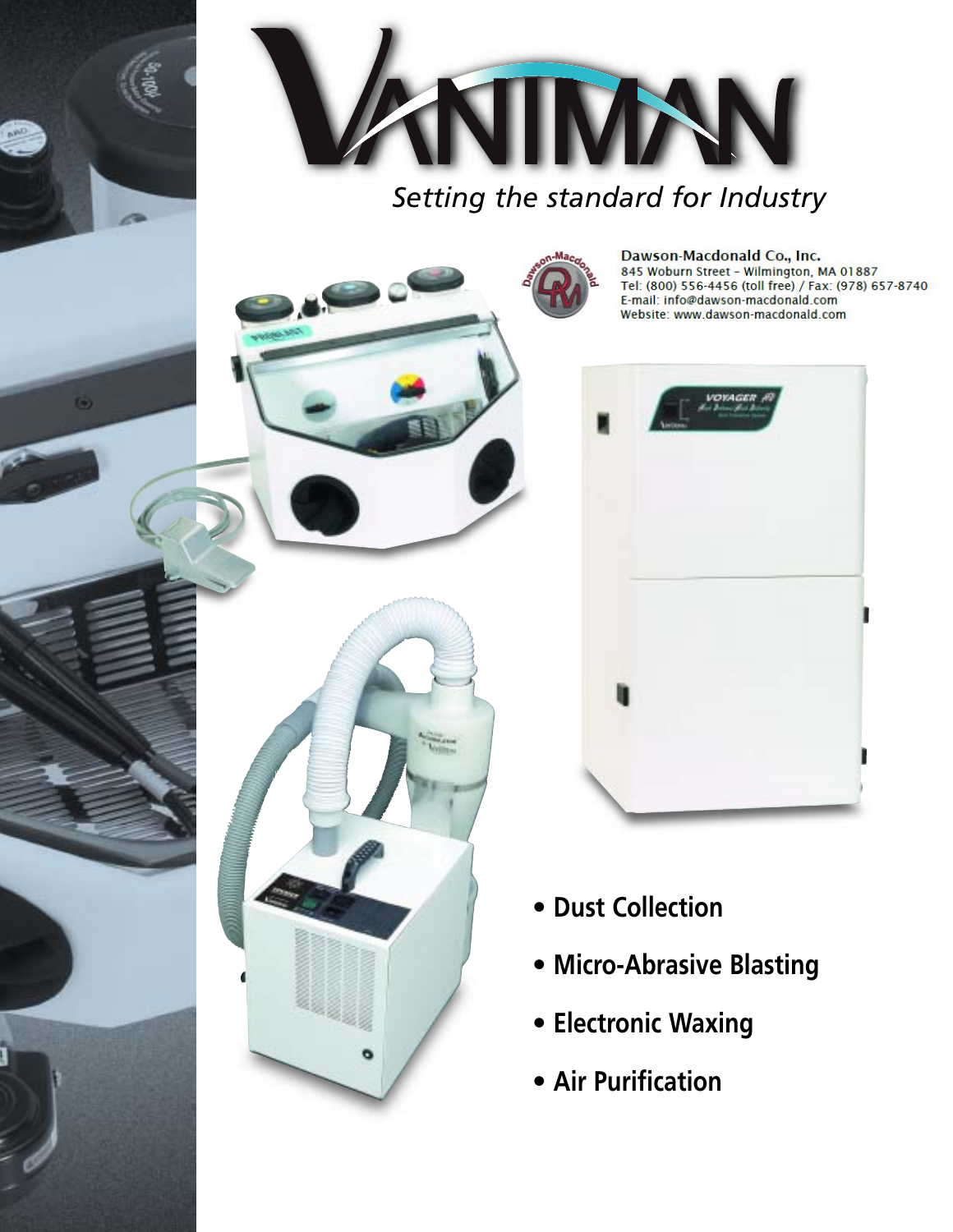

For over 20 years, Vaniman has established a tradition of Quality, Service, and Innovation for all the products it manufactures for Industry.

Starting with the original Accumulator<sup>™.</sup> Pre Filter, Vaniman's complete line of General and Specialty Dust Collectors, Micro Abrasive Blasters, Air Purification, and Electronic Waxing products, provide our customers the quality Industry has come to expect.

Our Service department provides direct customer interaction which streamlines technical assistance, as well as suggestions for properly configuring a product to achieve its optimal performance.

Innovation has been the cornerstone of Vaniman Manufacturing over the last 20 years. The Engineering Staff is continuously striving to provide the customer with the most robust, economical, and effective products available.

Vaniman remains committed to providing Industry the highest quality of products and service available through our worldwide dealer network.

## **Index**

For additional information please contact your dealer or Vaniman Manufacturing.

www.vaniman.com

sales@vaniman.com

800-VANIMAN (826-4626) or 760-723-1498 outside the USA

Fax: 760-723-6990

P.O. Box 74, Fallbrook, CA 92088-0074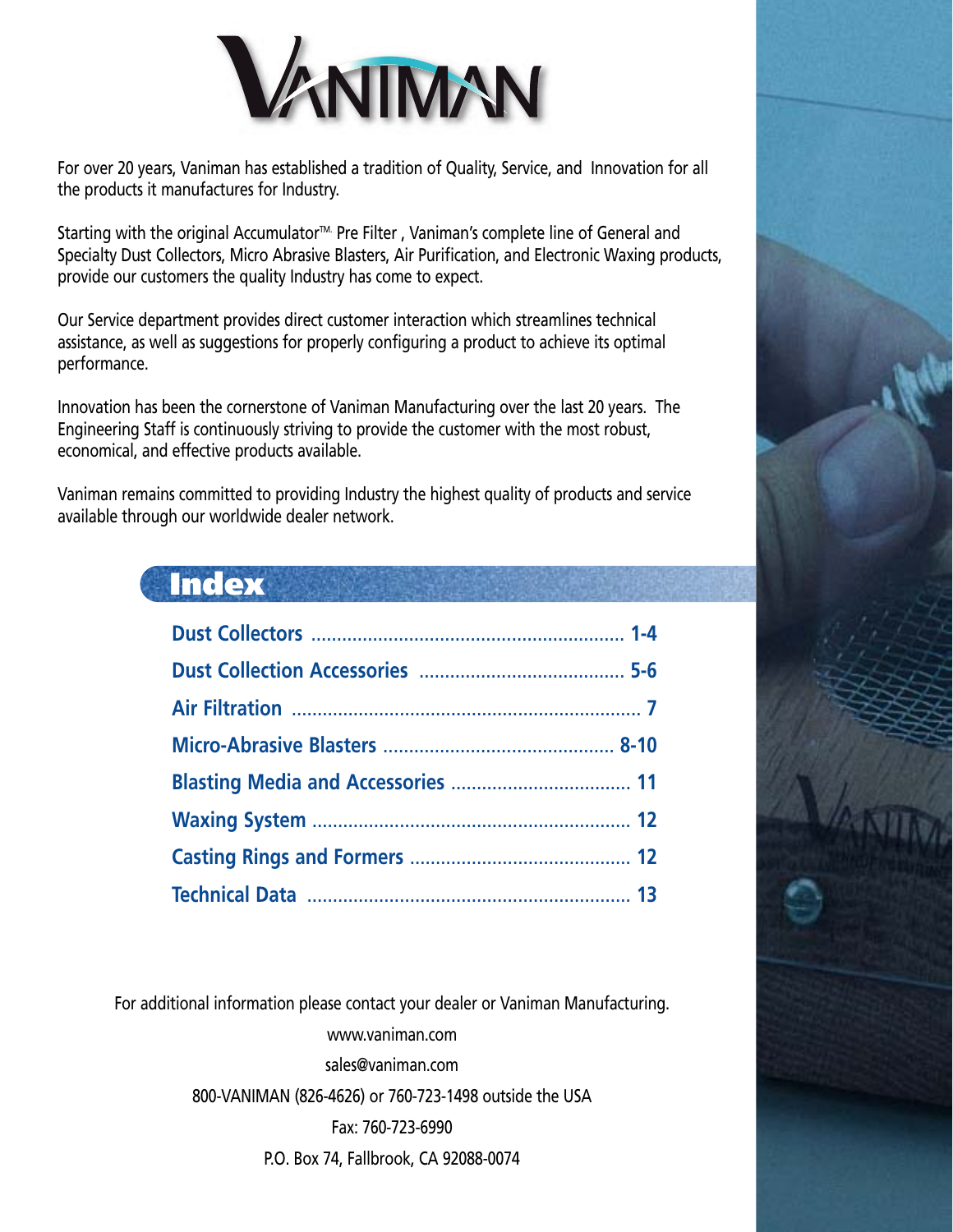# Dust Collector Introduction

Dust collection is intended to capture nuisance, harmful, or precious material in any facility that has or creates such material. In some cases dust collection is a safety requirement, but in most cases dust collection creates a cleaner and more productive work environment.

It is important to consider the type and size of the attachment or work area, the type of filtration needed (HEPA, Odor, Pre-Filter), and the sound level requirements.

Use the chart on this page to begin selecting a dust collector on the following pages.

# A Dust Collector For Every Need

|                |                            | <b>Application</b>                                          |                                       | <b>Specifications</b>                                   |                         |                                                                                   |                                          |
|----------------|----------------------------|-------------------------------------------------------------|---------------------------------------|---------------------------------------------------------|-------------------------|-----------------------------------------------------------------------------------|------------------------------------------|
| Page           | Products                   | Grinding<br>Dry Powder<br>Sanding<br><b>Precious Metall</b> | Micro-<br>Abrasive<br><b>Blasters</b> | High<br>Production For<br>All Types Of<br><b>Debris</b> | Work<br><b>Stations</b> | Plumbing<br><b>Size</b>                                                           | <b>Maximum</b><br>Plumbing<br><b>Run</b> |
|                | Van-I-Vac*                 |                                                             |                                       |                                                         |                         | 1@ 1 1/2"                                                                         | 6 <sup>′</sup>                           |
| 1              | Voyager*                   |                                                             |                                       |                                                         | $1 - 2$                 | 1@ 2 1/2"<br>2@ 1 1/2"                                                            | 8'                                       |
| 3              | <b>Voyager HV</b>          |                                                             | $\bullet$                             |                                                         | $1 - 4$                 | 1@4"<br>2@ 2 1/2" to 4"<br>3@ 2 1/2" to 3"<br>4@ 2 1/2" to 3"                     | 10'                                      |
| $\overline{2}$ | <b>Abrasive Vac</b>        |                                                             | $\bullet$                             |                                                         |                         | 1@ 1 1/2" to 2 1/2"                                                               | 6 <sup>′</sup>                           |
| 4              | <b>Stone Vac II Series</b> |                                                             | $\bullet$                             | $\bullet$                                               | $1 - 4$                 | 1@ 1 1/2" to 3"<br>2@ 1 1/2" to 2 1/2"<br>$3$ to $4"$<br>Stations, call for specs | 10'                                      |

\* Fume Collection, requires part number 96013, Odor Filter

Vaniman has technicians and engineers available to help choose a system to suit your particular needs or design a system for your facility. Please contact Vaniman Manufacturing for further assistance or dust collection guidance.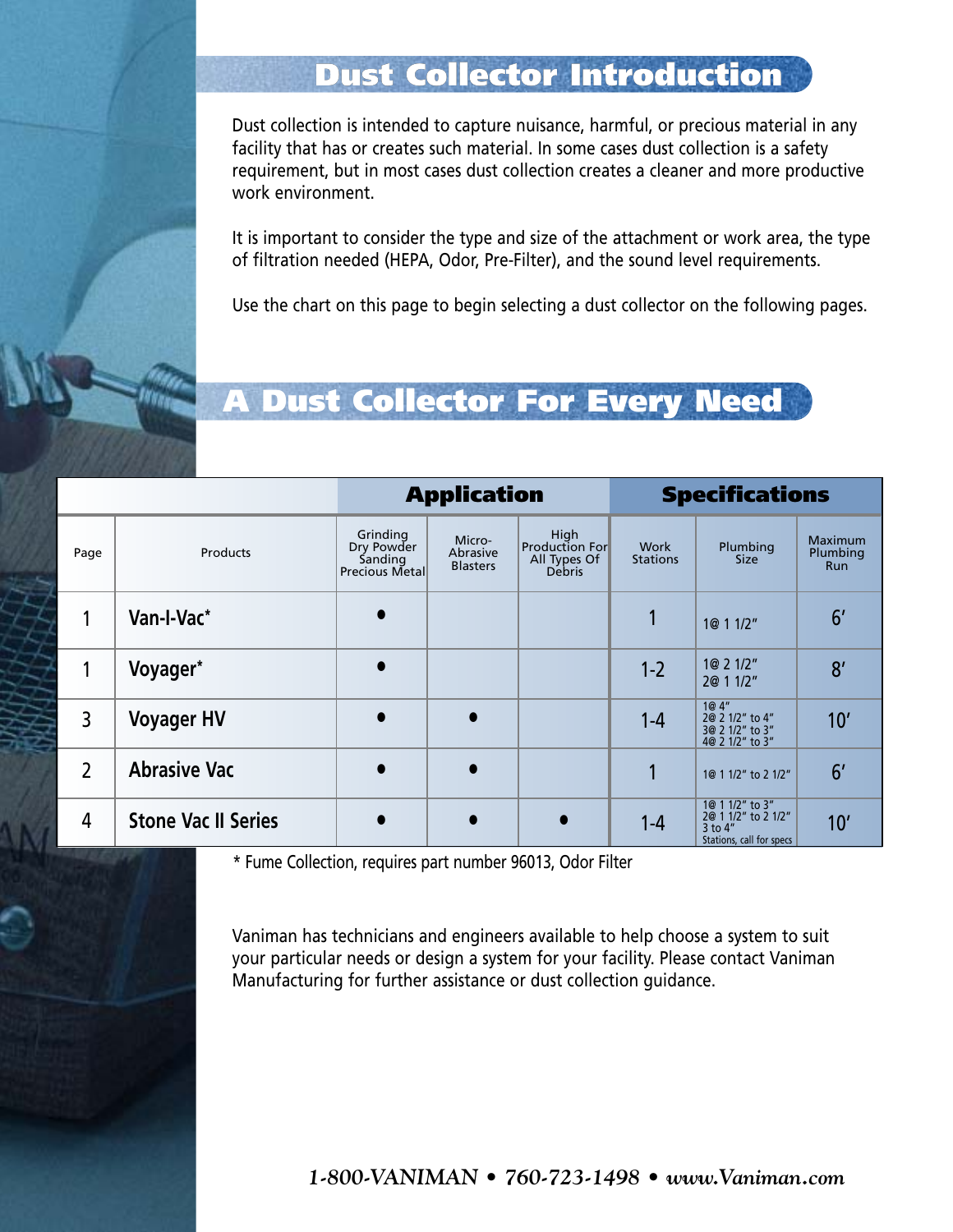# General Purpose Dust Collectors

 $20181G$ 

**CUMULATOR** *<u><i><b>MATRIMAK</u>*</u>

All Van-I-Vac and Voyager units feature:

- HighSpeed, High Suction Turbine Technology.
- Quiet Operation (53dbA 55dbA)
- Compact, Space Saving Design
- High Efficiency Tri-Layered Disposable Filter Bag
- Accumulator<sup>™</sup> Pre-Filter Captures 99% of • Metals and 95% of all Dust
- Optional HEPA and Fume Filtration
- Optional Remotes

### VAN-I-VAC

*1*

- Single Station
- Only 53 dbA Single Station 10600 (A) With Accumulator<sup>™</sup> 10610 (B)

#### VOYAGER

- One or Two Station, multi-speed
- High Suction for heavy duty use
- Only 55 dbA

Single Station 10630 (A) Single Station With Accumulator<sup>™</sup> 10640(B) Two Station With Accumulator<sup>TM</sup> 10650(C)

#### APPLICATIONS

- Precious Metal Reclamation
- Grinding, Dry Powders
- Rapid Prototyping
- Laser Ablation
- Fume Collection



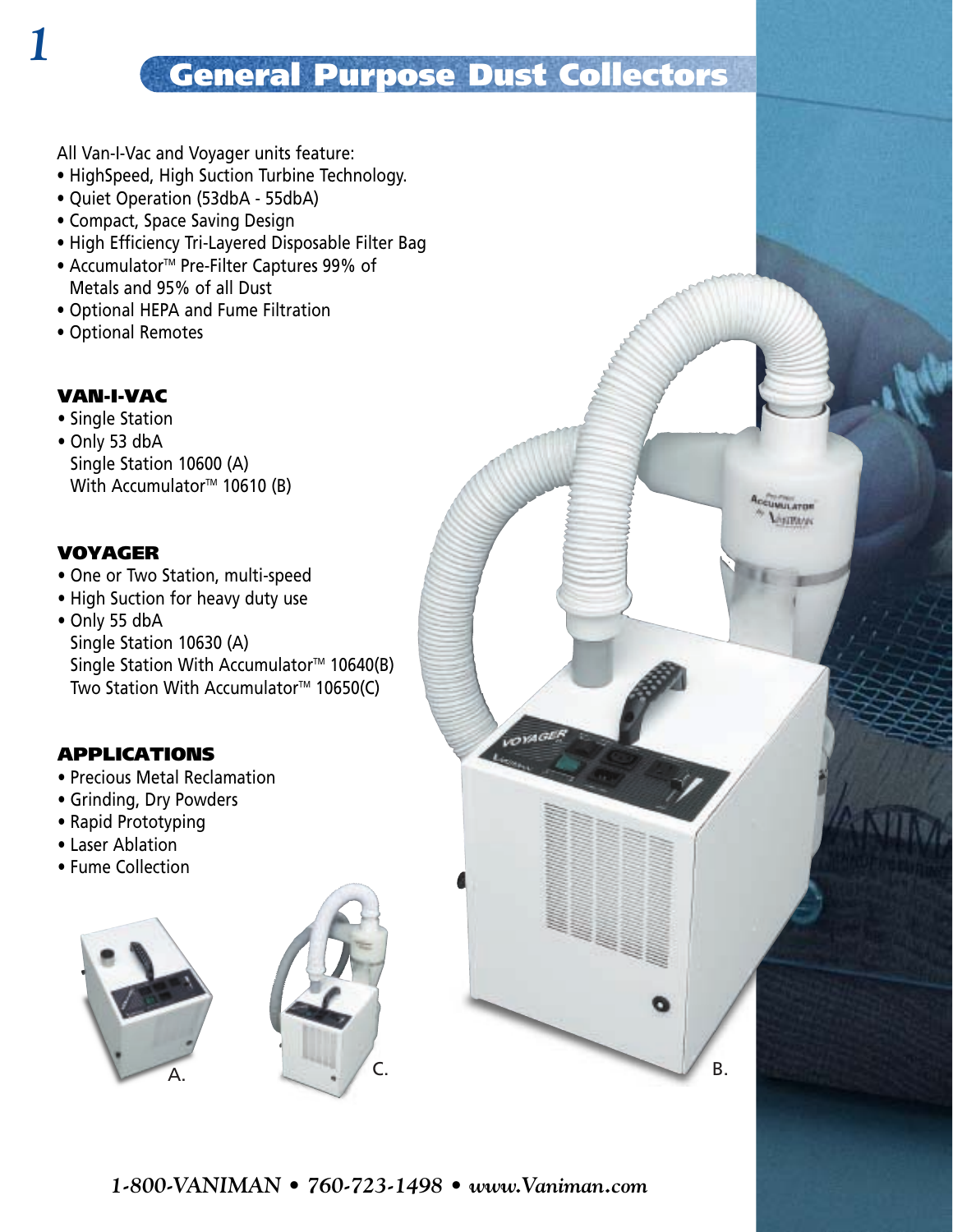

# Specialty Dust Collector

# Abrasive Vac

*Designed for use with micro-abrasive blasters*

- High speed, high suction turbine technology
- Quiet operation 53dbA
- Compact, Space saving design
- Foot pedal control
- Plug in micro-abrasive blaster for foot pedal control
- Accumulator<sup>™</sup> Pre Filter captures 95% of all dust • and 99% of all abrasive media
- Two year warranty

Abrasive Vac with large Accumulator and Foot Remote 10660

*\* Takes the place of the typical large dust collector for \* micro-abrasive blasters.*

# Accumulator<sup>™</sup>

The Vaniman Accumulator<sup>™</sup> Pre-Filter is designed to protect and collect. It protects workers and equipment from the damage caused by dust. It collects dust, valuable gold, and aluminum oxide before it reaches the dust collector.

Accumulator<sup>™</sup> VMC-A300 AccumulatorXLTM 10509

> *Air, dust particles and debris enter the swirling vortex inside the AccumulatorTM*

*Cleansed air flows up as dust particles are separated out and fall to the bottom.*

*Air flows up from the AccumulatorTM. This air is now 95% free from dust particles. The air will now go into the filtering system of the dust collector.*

Pre-Filtration

*Dust particles and debris are collected in the Accumulator bowl, which is easily detached and emptied.*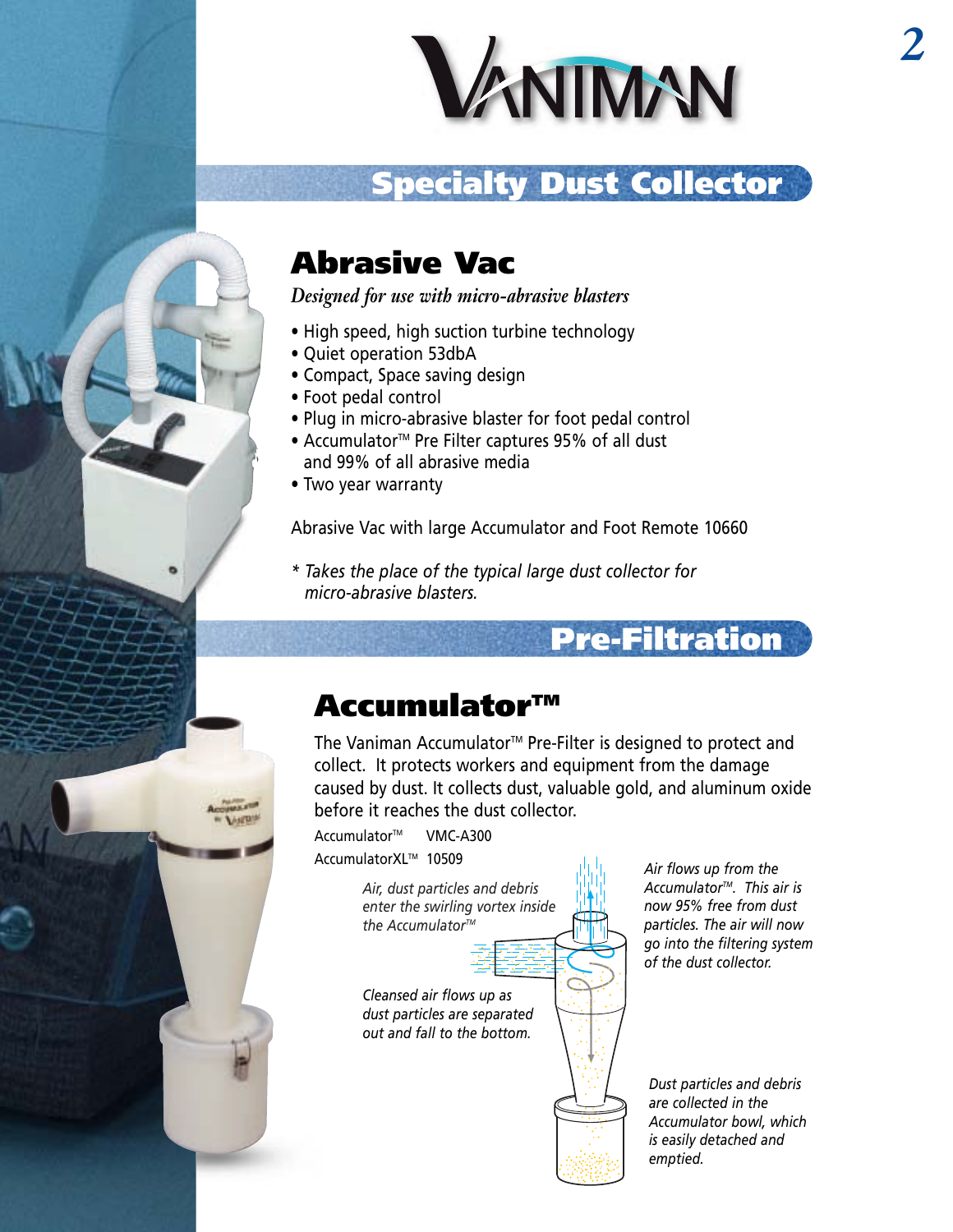# General Purpose Dust Collector



- One horsepower industrial motor moves 750 cubic feet per minute
- Handles two to four workstations
- Provides high flow to four workstations simultaneously
- Unique vertical or horizontal operation
- Noise arresting system makes unit quietest available (55dbA)
- Add remotes for control at up to four stations
- Washable cartridge filter provides economical filtration
- Available for 2 ", 3", or 4" hose
- Low maintenance design
- Three year warranty\*

Voyager HV with 4 -2 " Hose Ports 10670 Voyager HV with 4 - 3" Hose Ports 10671 Voyager HV with 2 - 4" Hose Ports 10672



Use standing up or laying-down to suit your space

Standard hose sizes: (sold per foot) 2" Hose 96019 3" Hose 96020 4" Hose 96021

\*Filter not included





Polyguard II VMC-A398



Popular Workstation Attachments

Fish Mouth Plus with Flex Shield 10503



Splash Guard VMC-A470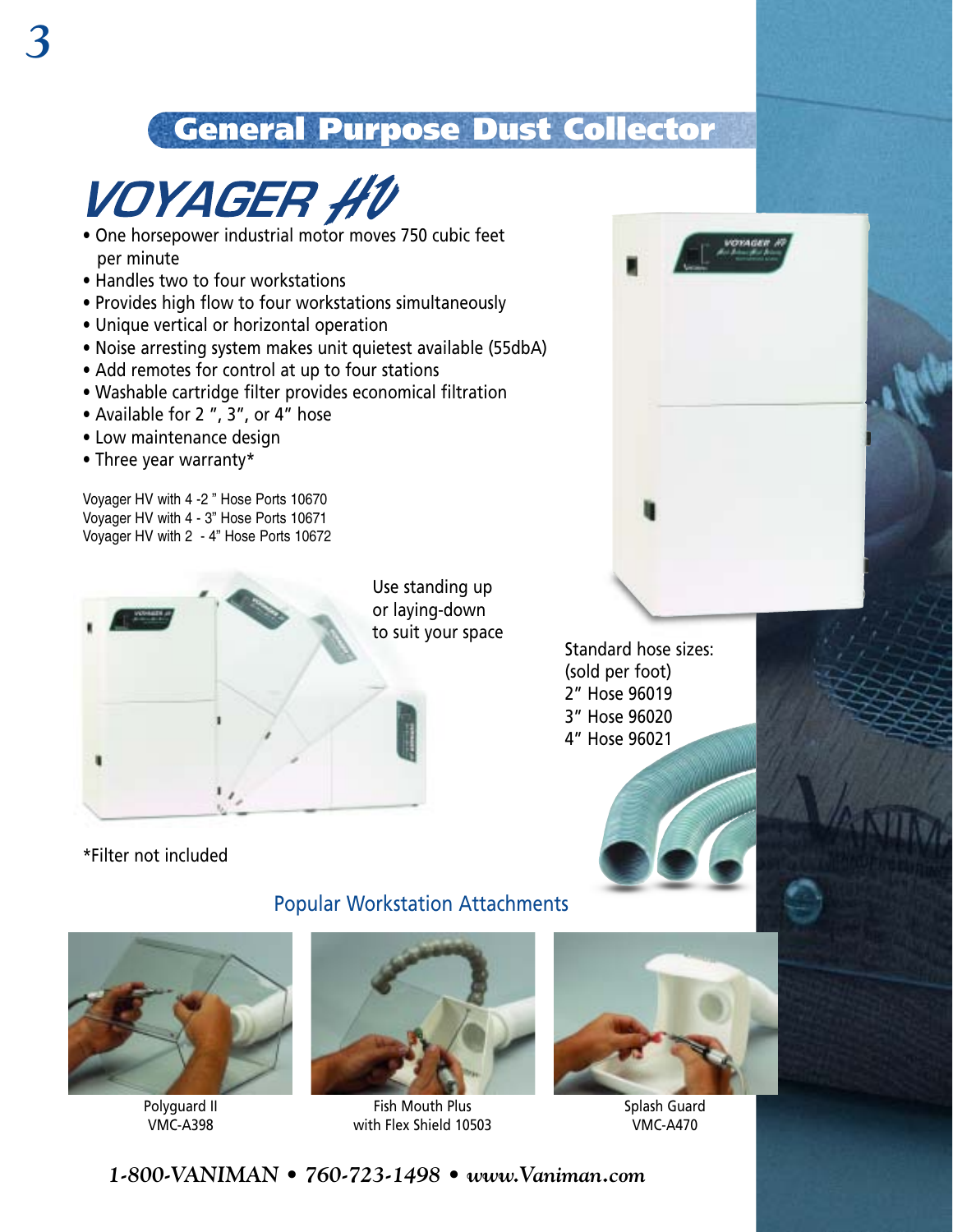

# General Purpose Dust Collector

**STONE-MAC II** 

# StoneVac II Series

*The most versatile dust collectors for Industry...*

- Specifically designed to collect fine dust, abrasives, and grinding debris
- Two super high speed turbines available
- HEPA Filtration
- For one to four workstations\*
- $\bullet$  Optional Accumulator<sup>TM\*\*</sup>
- Optional Autopilot Controller (Plus only)
- Optional Air Autopilot for air handpiece use\*\*\*
- Optional remote switch control
- 1 year warranty





**Hepa Filtration Captures 99.97% of Dust at 0.3 Microns**

**Exclusive "Electronic" Filter Maintenance System**

**Extra Large Dust Tray**

**StoneVac Ⅱ** 10201

**StoneVac II** Plus 10202 **1 StoneVac II** *Brushless* **10230** \*\*\* **Air AutoPilot** (Must Specify at Time of Order) 10354

*4*

*Available in 100, 220, 230, 240 Volts @ 50/60Hz*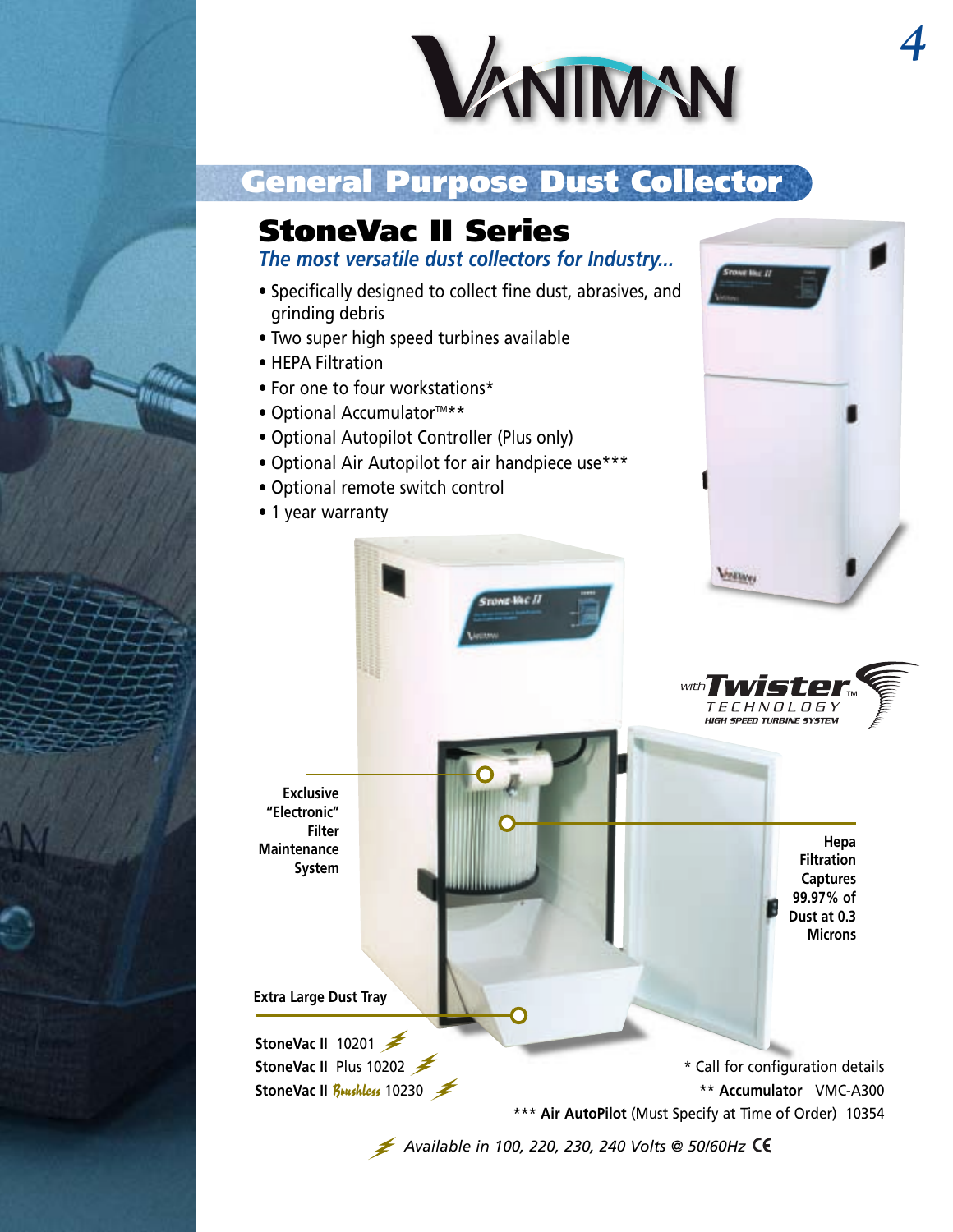# *Attachments to fit any user's needs and accessories to enhance dust collection systems*

# Dust Collection Accessories

#### **Bench-Front Accessories with Shields**

*Mount temporarily or permanently at the front of a standard bench or table-top. Easily attached to any dust collection system from below.*



*5*

**Jet Port with "Comfort Zone" arm rest system** VMC-A441

**Workstation attachment with bench clamp** VMC-A390



**Polyguard I**  Partially enclosed work area. VMC-A397

*Accessories sit on or are attached to bench-top surface. Easily attached to dust collection system from rear.*

> **Polyguard II** 360° enclosed work area. VMC-A398

**Fish Mouth Plus** Heavy duty metal fish mouth. VMC-A395

> **Splash Guard** Plastic shield VMC-A470

**Flex Shield** Includes screw base, adhesive, and magnetic base. VMC-A391

**Fish Mouth Plus with Flex Shield** Shield is positioned by the user. 10503

**Mobile Jet Port**  VMC-A442















**Jet Port**  VMC-A440

**Flexible Hose Kit** 96026

### **Hoses, Adapters and Plumbing**



**A. Hose** VMC-1450 – 1 1/2" (sold per foot) **B. Expandable Hose (with ends)**  VMC-1023 – 2 1/2" x 6' **C. Hose End**  VMC-1008 – 1 1/2" for 1 1/2" hose (connects to dust collectors)

**D. Hose End**  VMC-1009 – 1 3/4" for 1 1/2" hose (connects to accessories)

*Many other adapters, hoses, tees, and connection accessories available. Contact Vaniman with your specific needs.*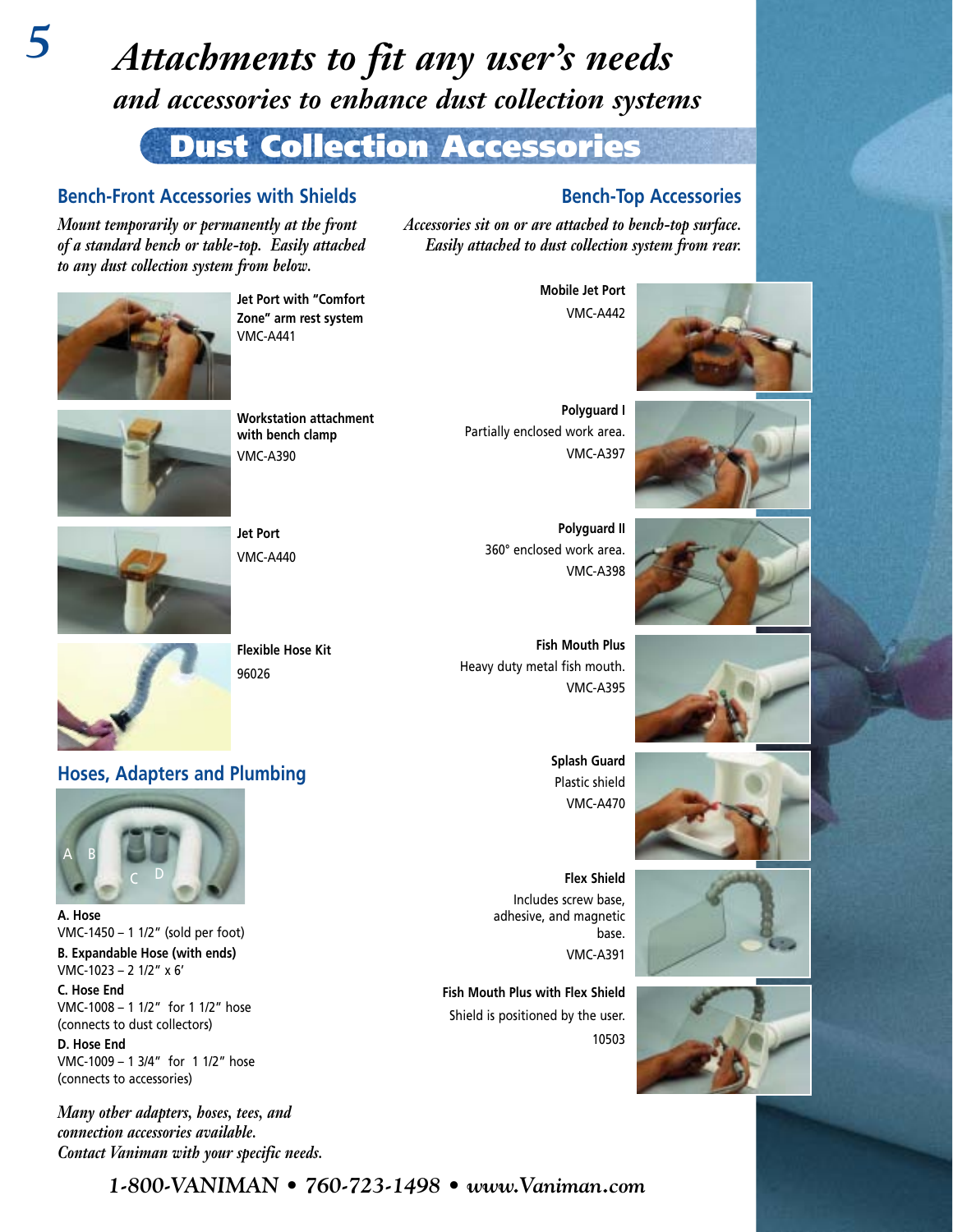

# Dust Collection Accessories

#### **Remotes for Dust Collector Control**

*Control a single dust collector from remote.*



# **Remote Switch**

Wall or bench mounted control switch. For use with all Vaniman dust collectors except StoneVac, SandVac and AbrasiveVac VMC-A450

**StoneVac Remote Switch** Wall or bench mounted control switch. For use with StoneVac only. 10203

**Foot Remote Switch**

For use with all Vaniman dust collectors except StoneVac, SandVac, and AbrasiveVac VMC-A460

#### **Dual Remote Switch** For use with all Vaniman dust

collectors except StoneVac, SandVac, and AbrasiveVac VMC-A455

**NEW Extension** 10505 – 6' extension for all Vaniman remotes

#### **AutoPilot**

**Dust Collector Control System** Coordinates dust collection for up to 2 micromotors, lathes, or air handpieces. VMC-A600/A601

Dust collector automatically turns on when micromotor, lathe, or air handpiece is in use.

Built-in "Dust Delay Time" allows dust collector to remain on for a few seconds to clear dust in the air after tool stops. Controls dust collector up to 10 Amps and accessories up to 6 Amps.

Order VMC-A601 for air handpiece control.

Post filter adds an additional level of filtration to all Van-I-Vac, Voyager Units\* 96014



#### **HEPA Filter**

Captures 99.97% of all particles larger than .3 microns. Fits Van-I-Vac, Voyager Units\* 97016





**Replacement HEPA Filter StoneVac** 97001 **Voyager 4X** 96017

> **Replacement Filter Voyager 4X** 96018 **Voyager HV** 96016





Eliminates 95% of all odors, including monomer and resin odors. Fits Van-I-Vac, Voyager Units\* 96013

High quality bags in an economical 5-pack. Cloth bag is designed for long life in all Vaniman bag-type dust collectors. Easy, clean disposal or reclaiming of precious metals.



# *6*

**Filtration**

**External HEPA Filter Kit** Adds HEPA filter cartridge to any Van-I-Vac and Voyager Units 97017



**Dust Collector Bags**

VMC-A400-5





\*On newer Van-I-Vac and Voyager Units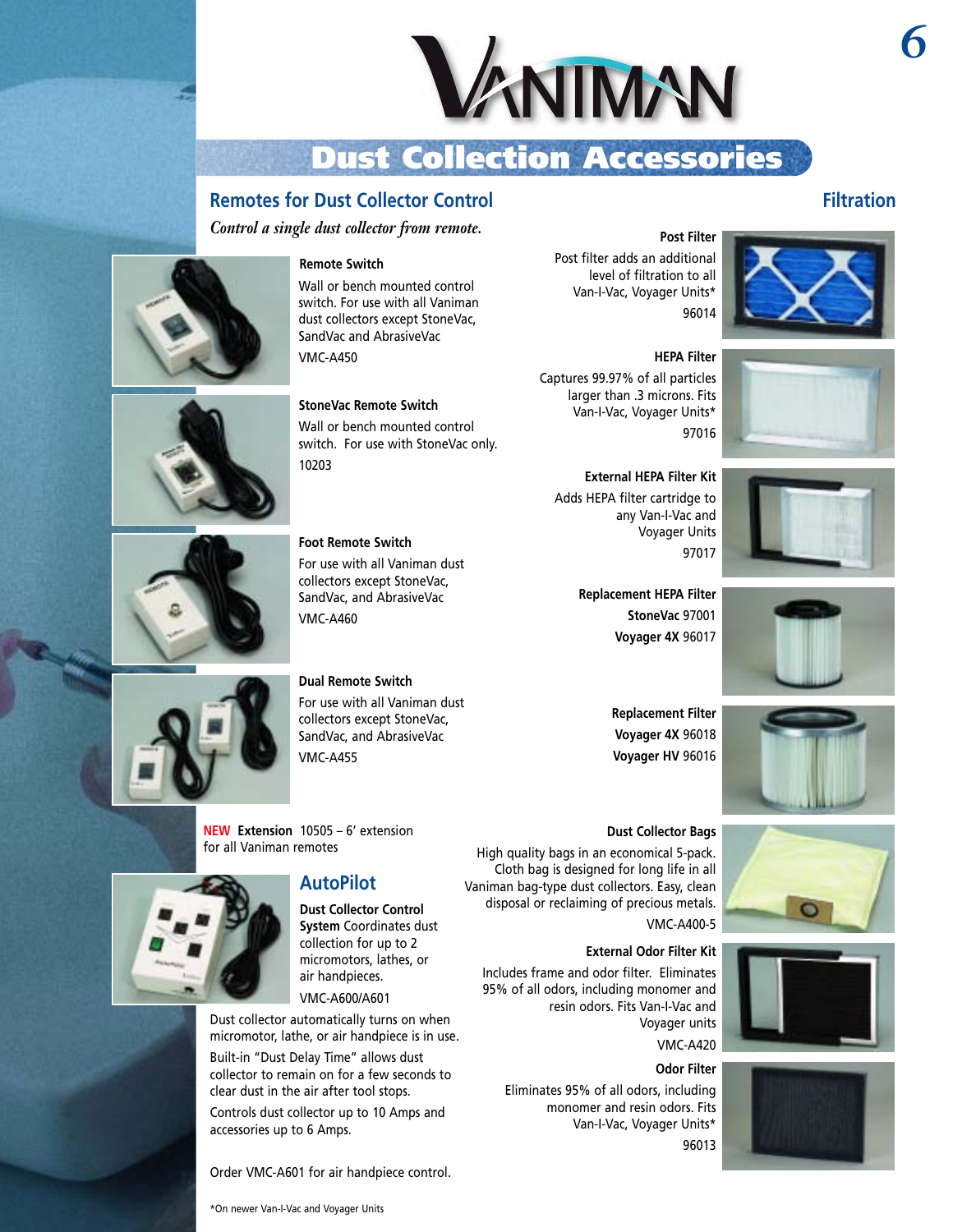# Laboratory Air Filtration System

Pure Breeze

#### **Clean Air System**

- Ultra quiet design**.**
- Four Stage Filtration System Removes Dust, Odors, and microscopic particles and microbes.
- Less than half the size of competitive air cleaners
- Three speed system for proper cleaning of rooms from 250 to 1000 square feet.
- Handles laboratory airborne particles with true HEPA filtration - captures particles smaller than 0.3 microns.
- Captures airborne bacteria and viruses.
- Simple and economical filter replacement.
- Long life motor assures years of maintenance free operation.
- Weighs a fraction of other air cleaners while maintaining the best filtration and air cleanliness available.
- Ships standard UPS, no expensive freight bills.

Pure Breeze System 10360



#### **Four Stage Filtration System**

- Stage One capture airborne dust and laboratory materials
- Stage Two additional layer of dust protection
- Stage Three removes odors and organic vapors
- Stage Four HEPA filtration removes fine airborne particles, airborne bacteria and viruses

Stage One Filtration Replacement 97021 Stage Two Filtration Replacement 97022 Stage Three Filtration Replacement 97023 Stage Four Filtration Replacement 97024 Maintenance kit, 3 stage 1, 1 stage 2 97025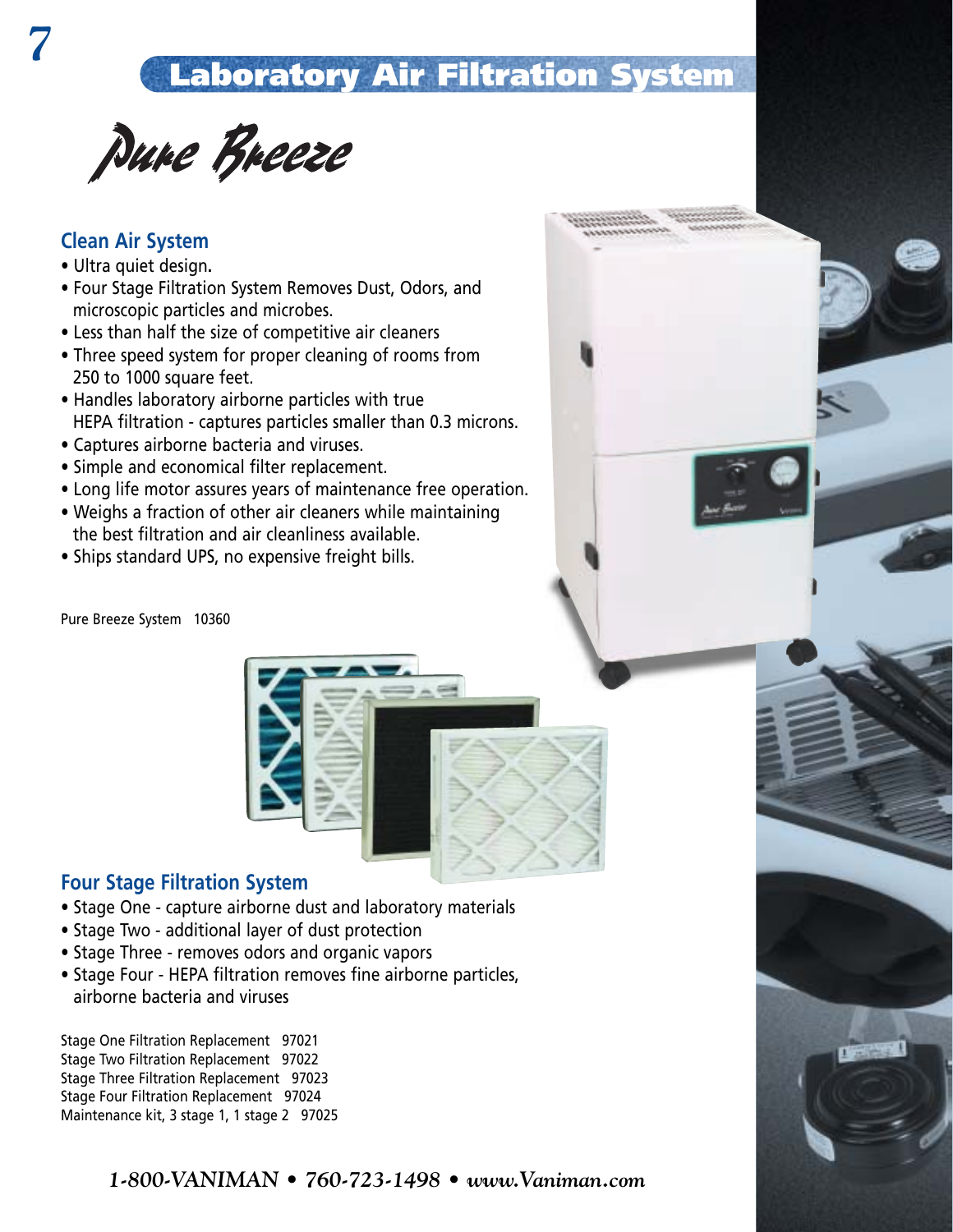

# Micro-abrasive Blasters

**Portable** Less than 30 pounds

**Micro** Micro – Small and precise "pencil blasting" with any abrasive from 60 to 360 grit in size and nozzles from .015" to .065".

**Abrasive** Abrasive – Any material capable of cutting, removing material, or polishing a surface

#### **How They Work**



Vaniman blasters are designed for pinpoint accuracy or very controlled blasting techniques. All units use a pressurized media tank to mix air and media and force the mixture out of a crystal or carbide tip. With the exception of the Mobile units, all units have a sealed work area with two or three tanks. Units with multiple tanks have a selector valve inside the work area to choose which tank-hand piece combination is active. Pressure is regulated from

0-100 PSI to attain desired results.

### **What Are They Used For?**

Micro-Abrasive Blasters are used for:

- Deburring of machined, molded, or fabricated parts
- Drilled or cutting hard or fragile materials
- Cleaning or removing unwanted adhesive or other material from components
- Adhesive or process preparation of a surface And countless others!

#### **Who Uses Micro-Abrasive Blasters?**

- Machine Shops Electronics
- Jewelry Production Ceramics
- Automotive Industry Aircraft Maintenance
- 
- 
- 
- Plastics Industry
- 
- -
- Museums Arts & Crafts
- Glass Industry Manufacturing
- Laboratories Medical/Dental



- Use Vaniman's Abrasive Vac with any cabinet blaster for dust removal. See page 2 for more information.
- Call Vaniman to find out how Vaniman Micro-Abrasive Blasting fits into your industry or application!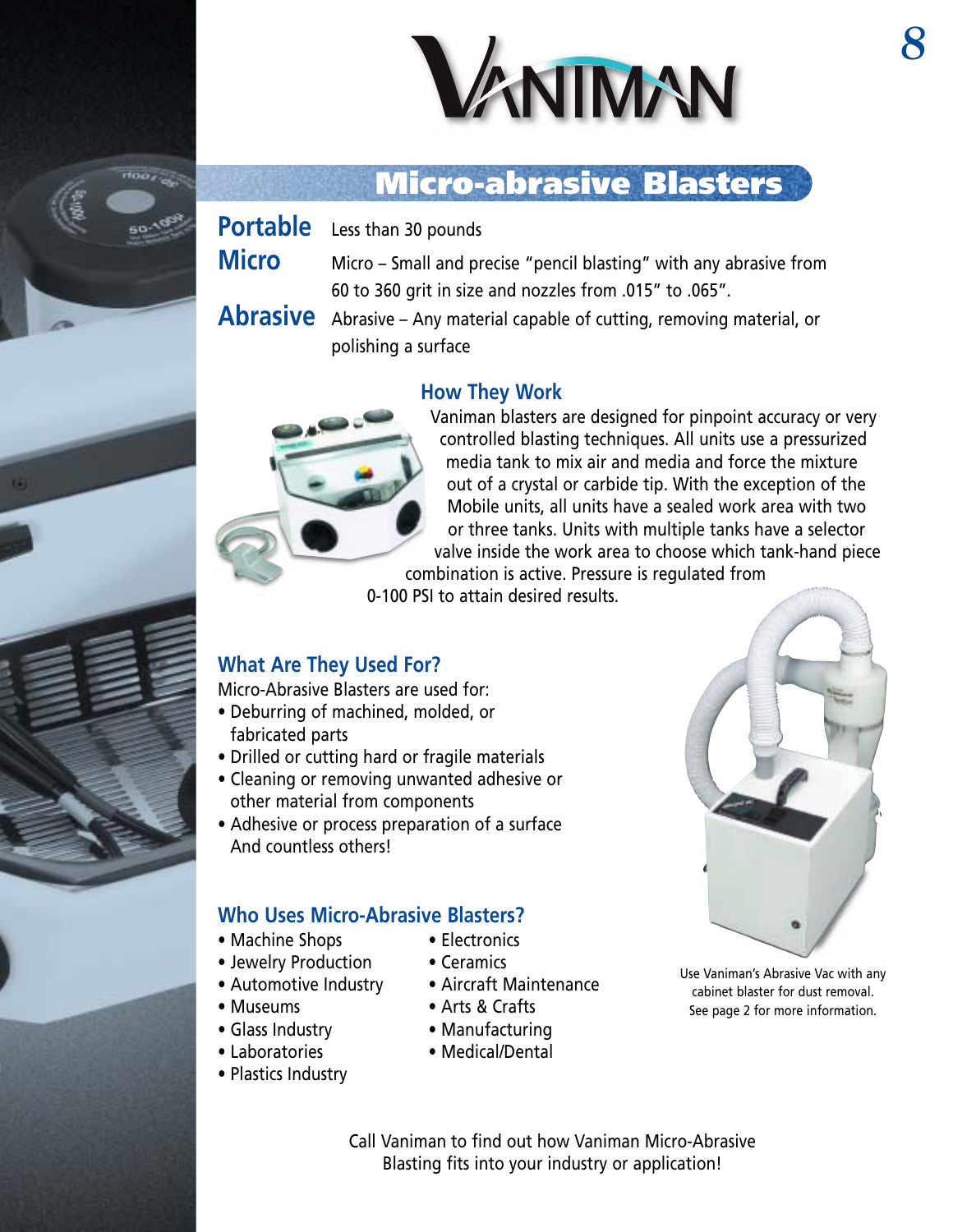# Standard Blasting Systems

*The ProBlast line is a collection of high quality portable microabrasive blasters built with maximum utility yet with economy in mind.*

### **Problast<sup>3</sup>**

The ProBlast<sup>3</sup> is our top of the line enclosure with an ecomical three tank blasting system.

- Suitable for many applications such as cleaning, coating removal, surface preparation, deburring, etching, marking and more.
- Built-in pressure delivery system including a 0-100psi adjustable filter regulator and foot pedal control.
- Heavy gauge powder-coated steel cabinet with comfortable wrist cuffs.
- Tank selector controls conveniently located inside the cabinet.
- Handles all types of blasting media from 60 to 360 grit (25-250 micron).
- Designed for pinpoint accuracy on small or hard to reach areas via a variety of pencil point nozzles.
- No metal wear points from tank to nozzle and "quick change" hose fittings for easy maintenance and low cost of ownership.

\* Use the Abrasive Vac for blasting cabinet dust removal

Problast3 (One each 25 micron, 50-100 micron, 110-250 micron tanks) P/N 80070

\* Other tank combinations available.



### **Problast & Problast II**

The ProBlast utilizes the same blasting system as the ProBlast3 with two tanks and an indestructible sealed resin cabinet construction. Problast II utilizes a compact space saving smaller cabinet (Clean-up air blast nozzle not included)

Problast Two Tanks (both 50-100 micron particle size) 80008 Problast II, Two Tanks (both 50-100 micron particle size) 80007 \* Other tank combinations and gloves available

### **Mobile Problast**

For mobile use or as an addition to an existing cabinet or closure. Extra long handpiece hose (6 ft.) enables long remote usage.

One Tank(50-100 micron particle size) 80017 \* Other tanks available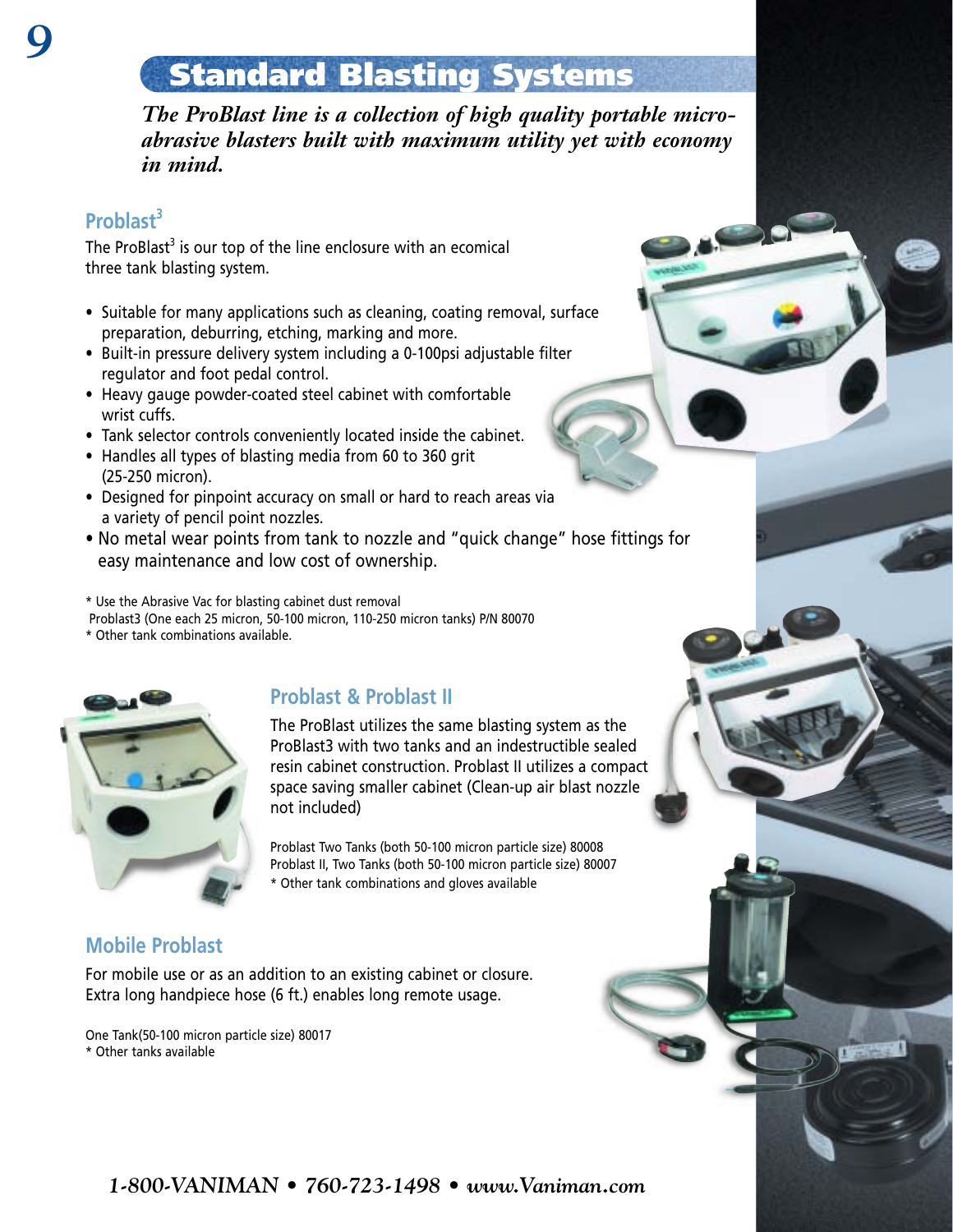

# anced Blasting Systems

### **Master Problast<sup>3</sup>**

The Master ProBlast<sup>3</sup> is our top-of-the-line micro abrasive blasting system. It is a three-tank pressure system with instantaneous control. The foot pedal precisely controls the abrasive media flow.

• Suitable for many applications such as cleaning, coating removal, surface preparation, deburring, etching, marking, and more.

• Built-in pressure delivery system including a 0-100psi adjustable filter regulator and foot pedal control. • Heavy gauge powder-coated steel cabinet with

comfortable wrist cuffs. • On/Off and tank selector controls conveniently located inside the cabinet.

- Handles all types of blasting media from 60 to 360 grit (25-250 micron).
- Designed for pinpoint accuracy on small or hard to reach areas via a variety of pencil point nozzles.
- No metal wear points from tank to nozzle and "quick change" hose fittings for easy maintenance and low cost of ownership.

\* Use the Abrasive Vac for blasting cabinet dust removal Master Problast3 (One each 25 micron, 50-100 micron, 110-250 micron tanks) P/N 80060 \* Other tank combinations available

#### **Master Problast**

The Master ProBlast utilizes the same blasting system as the Master ProBlast3 with two tanks and indestructible sealed resin cabinet construction. (Clean-up air blast nozzle not included)

Master Problast (Two 50-100 micron tanks) P/N 80020 \* Other tank combinations and gloves available

Air Blast Nozzle

#### **Master Mobile Problast**

For mobile use or as an addition to an existing cabinet or closure. Extra long handpiece hose (6 ft.) enables long remote usage.

One Tank (50-100 micron particle size) 80031

• Other tanks available

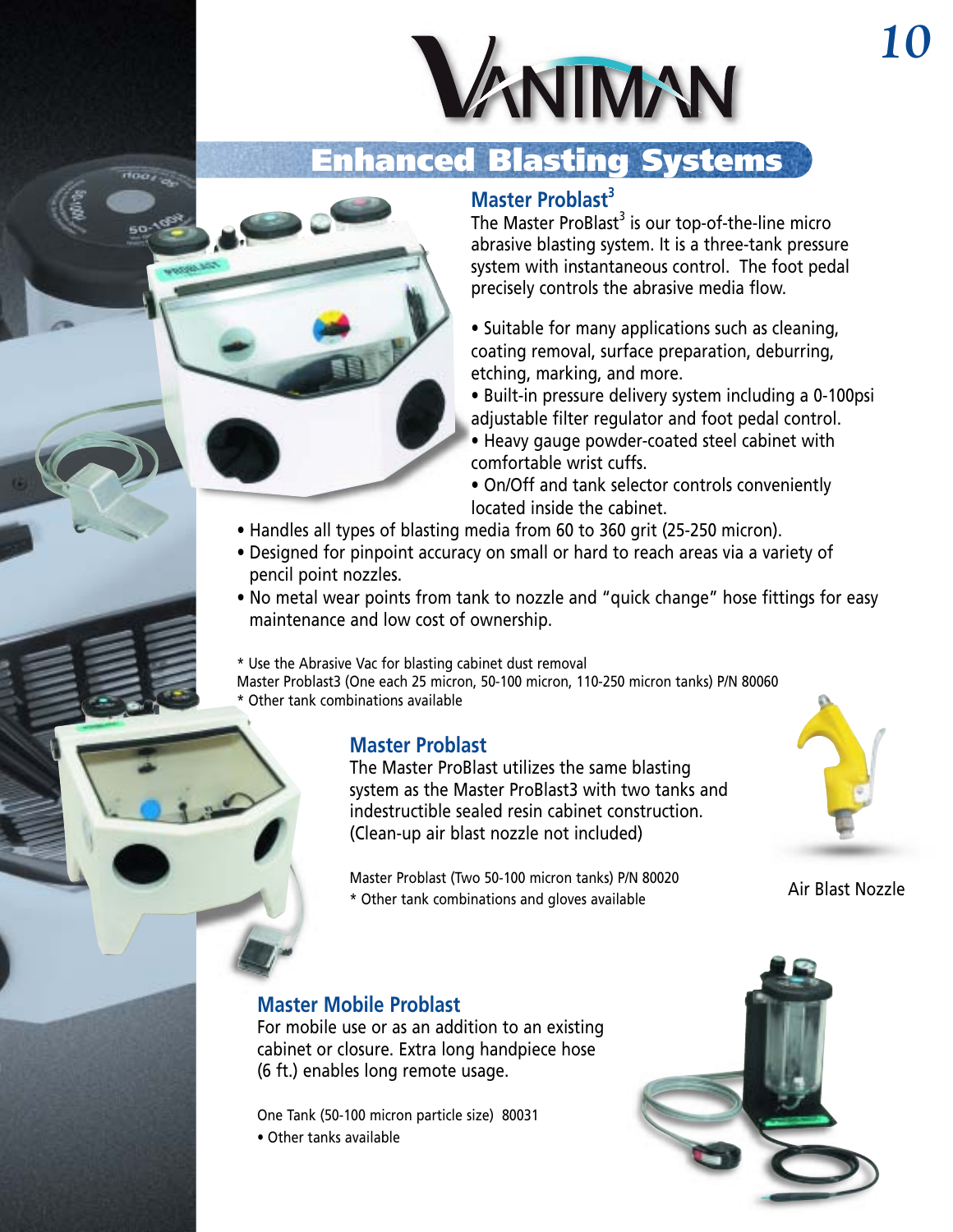# Blasting Accessories

#### **Tips**

*11*

**Long Lasting Crystal Tips**  Ultra-hard Sapphire Crystal inserts

provide economic tip solution.

#### **Precision Tips**

Ultra precision Tungsten Carbide for maximum spray control.

#### **Media**

Vaniman's new line of abrasive media is of the highest quality and purity. High quality media virtually eliminates media impurities and increases blasting precision and consistency. 15 lb package

| Part No. | Material       | Size            | Applications                                                                              |
|----------|----------------|-----------------|-------------------------------------------------------------------------------------------|
| 97921    | Aluminum Oxide | $25 \mu m$      | Fine surfacing of metal, porcelain and acrylic.                                           |
| 97922    | Aluminum Oxide | 50 <sub>µ</sub> | Removal of oxides. Preparation of porcelain faces before firing.                          |
| 97923    | Aluminum Oxide | $100 \mu m$     | Deflasking. Alloy preparation for porcelain work.                                         |
| 97924    | Aluminum Oxide | $250 \mu m$     | Bulk removal of investment and tough oxide layers. Rough surface preparation.             |
| 97925    | Glass Bead     | $50 \mu m$      | Smoothing/polishing. Devesting porcelain. Finishing of occlusal surfaces/crown interiors. |

Part No. Nozzle Size, Inches (mm) Color Recommended Media

97902 Medium, .032" (.8mm) Blue 25/50 µm Al<sub>2</sub>O<sub>3</sub>

97905 Small, .026" (.65mm) Yellow 25 µm Al<sub>2</sub>O<sub>3</sub><br>97906 Medium, .036" (.91mm) Green 50/100 um A Medium, .036"(.91mm) Green

97903 Large, .048" (1.2mm) Black

97904 Extra Large, .065" (1.6mm) Red

97907 Large, .059" (1.5mm) Violet

**Long Lasting Crystal Tips (2 per package)**

**Precision Tungsten Carbide Tips (1 per package)**

50/100  $\mu$ m Al<sub>2</sub>O<sub>3</sub>, 50  $\mu$ m Glass

50/100 µm  $Al_2O_3$ , 50 µm Glass

100-250 µm Al2O3, 50/100 µm Glass

100-250 µm Al<sub>2</sub>O<sub>3</sub>, 50/100 µm Glass

*Note: Larger quantities available, contact Vaniman or your dealer for information.*

#### **Abrasive Blaster Window Protection System**

The Protector shield is our newest accessory for blasters. The window is protected utilizing a clear "static cling" material. The shield is placed on the inside of any blaster window and protects the glass from scratching and fogging. When viewing clarity is reduced, the Protector is easily removed and replaced.

Protector for Vaniman SandStorm, Expert, Alpha, and all other blasters 12 pack 97950 Protector for Vaniman SandStormXL and other large cabinet blasters 12 pack 97951



**"Contact Lens" Magnifier** Reduces eye strain and improves overall viewing area

"Contact Lens" Magnifier for Vaniman SandStorm, Expert, Alpha, and all other small blasters 97940

"Contact Lens" for Vaniman SandStorm XL and other large cabinet blasters 97941



### **PerfectView Magnifier**

- Installs on any blasting system
- Increases blasting visibility and precision
- Attaches to any blaster window with suction cups

PerfectView Magnifier 97955

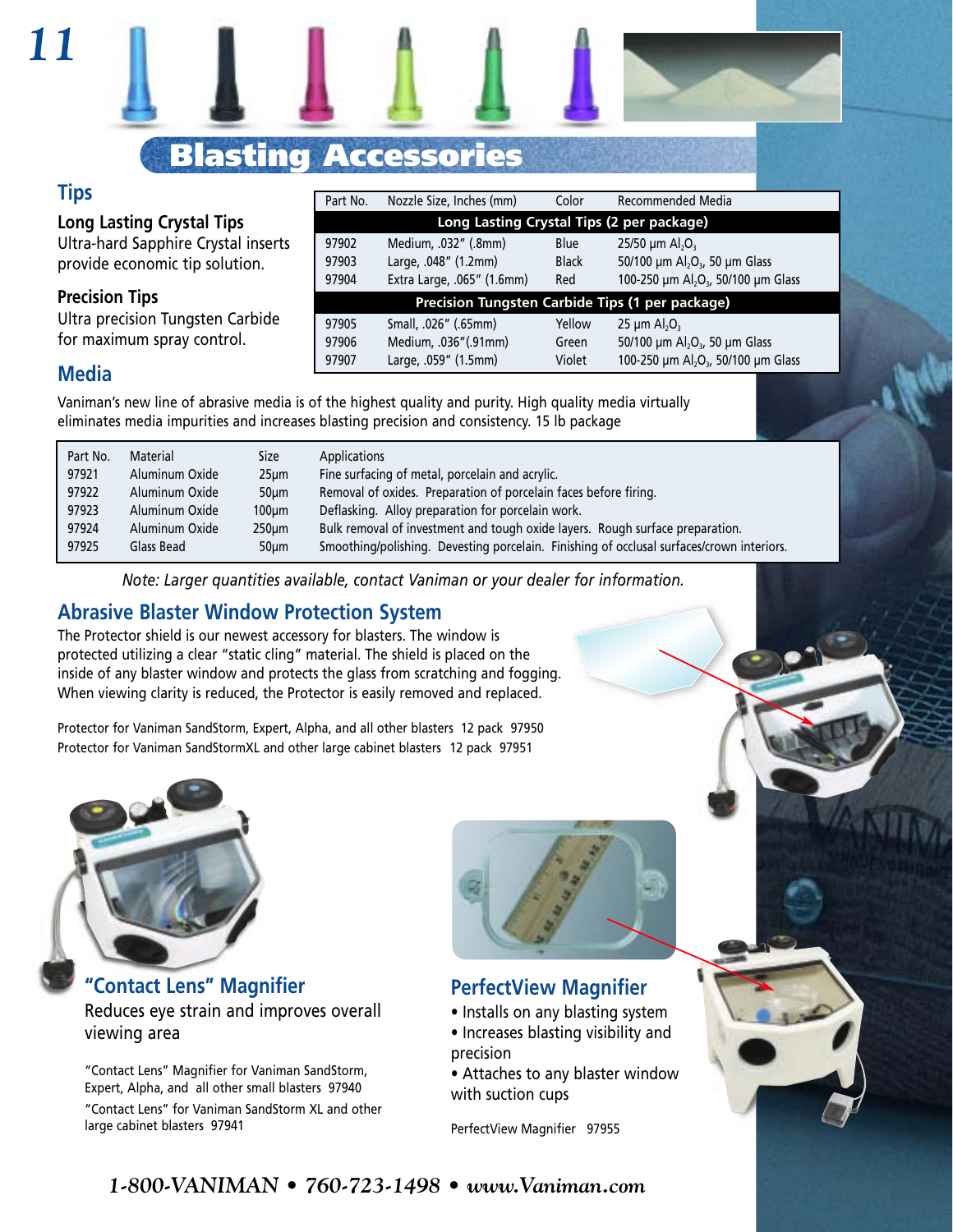

# Vector

**"Sensor Touch" Programmable Waxing System**

*Five Programs, including the "Sensor Touch" program for precision waxing. Heats up and cools down with the touch of your finger.*

*Programs 1 - 4 can be pre-set to provide customized temperature control for production waxing.*

- Rapid heat up
- Rapid cool down
- Various tips available
- Small PKT tip comes with each unit
- Digital microprocessor electronics
- Temperature sensing for accurate control
- Automatic selectable temperatures
- Ergonomic handpiece
- Operates in ˚F or ˚C

| Hollenback    | 97803 |
|---------------|-------|
| Beavertail    | 97804 |
|               |       |
| Small #7      | 97805 |
| Large PKT     | 97802 |
|               |       |
| Small PKT     | 97801 |
| Needle        | 97800 |
|               |       |
|               |       |
| Denture Spoon | 97812 |

Vector Electronic Waxer, Includes 1-Small PKT Tip 10150 Extra Spatula Assemby (for "hot" tip quick change) 97809

Extra Spatula Assemby with tip combination (97809 + tip catalog number)

# Accessories

High quality stainless steel casting rings and color-coded urethane sprue formers.



#### **Easy Rings**

| Size                 | Part Number     |
|----------------------|-----------------|
| 1 1/4" D x 1 5/8" H  | <b>VMC-F125</b> |
| 1 1/2" D x 1 3/4" H  | VMC-F15         |
| 1 3/4" D x 1 9/16" H | <b>VMC-F175</b> |

| Size.               | Part Number |
|---------------------|-------------|
| $2"$ D x $2"$ H     | VMC-F20     |
| 2 1/2" D x 2 1/4" H | VMC-F25     |
| 3" D x 2 1/4" H     | VMC-F30     |

*Custom heights available. Contact Vaniman or your dealer for information. Cutting charge may apply.*



#### **Spectrum Sprue Formers**

| Size           | Color       | Part Number | Size  | Color  | <b>Part Number</b> |
|----------------|-------------|-------------|-------|--------|--------------------|
| 11/4"          | Purple      | VMC-SB125   | 21/2" | Yellow | VMC-SB250          |
| 11/2"          | Dark Blue   | VMC-SB150   | 3″    | Orange | VMC-SB300          |
| 13/4"          | Medium Blue | VMC-SB175   | 4″    | Red    | VMC-SB400          |
| 2 <sup>n</sup> | Light Blue  | VMC-SB200   |       |        |                    |